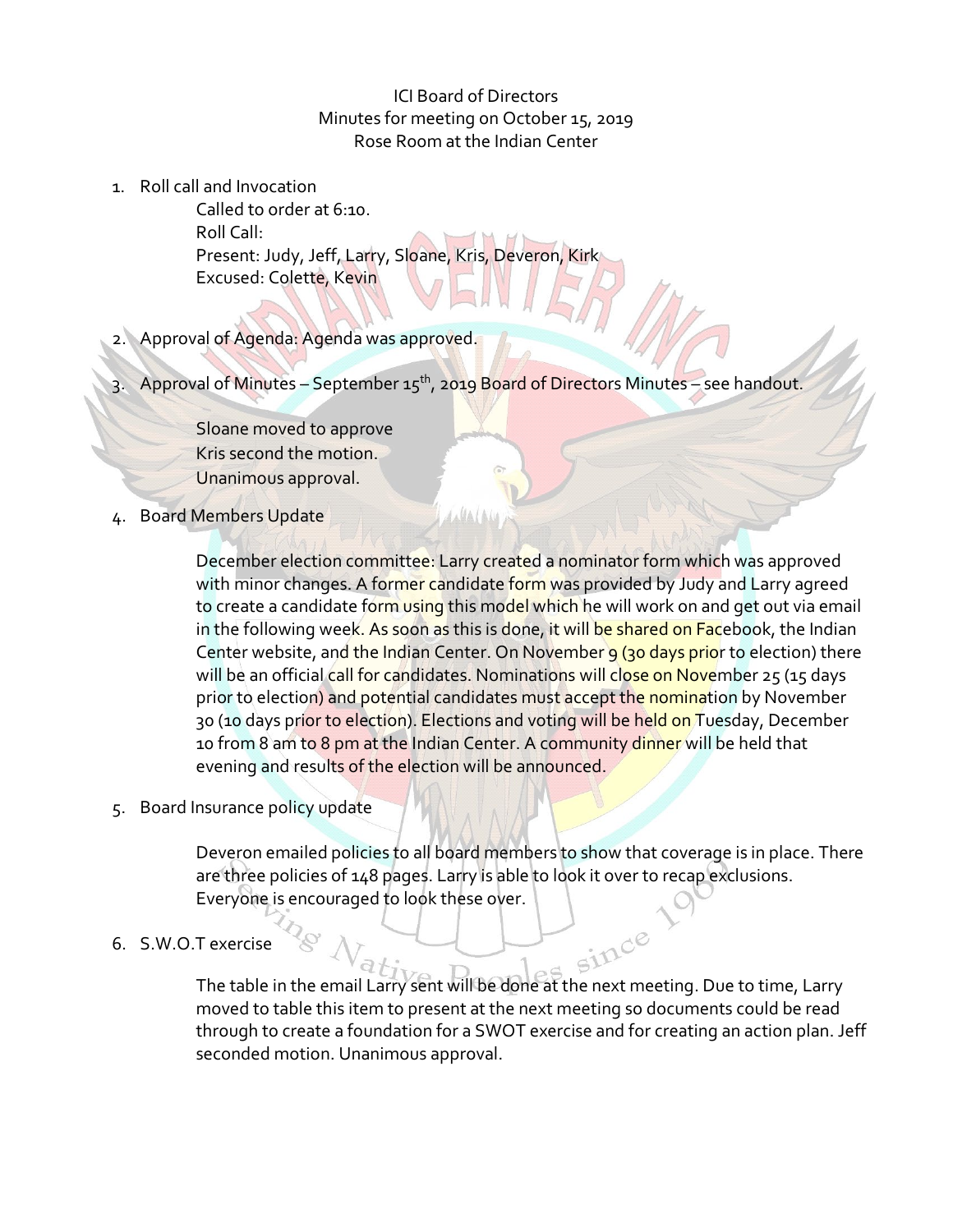7. Halloween Party Event with Felecia Welke

Proposal was submitted by Felecia with a solid plan and will promote the ICI brand for positive exposure. Kris motioned that we approve. Judy seconded. Unanimous approval.

## 8. ICI housing trust board members and balloon loan approval

"The ICI Board of Directors approves IC Trust President to pursue the terms of a mortgage loan to replace the current mortgage loan on the Many Oaks Apartments, and return the terms of that new loan for review by the Board at its next meeting." Kirk shared the properties the Indian Center owns and explained the restrictions of these properties as well as the balloon payment to go forward and Kirk will look for a loan and bring back the numbers for approval. Board needs to appoint four current board members to be on the Indian Center Housing Board, who have meetings on the 3<sup>rd</sup> Thursday, every other month. The board needs to put this on our agenda for the next meeting to vote on these board members. The board passed a resolution to empower Kirk to talk to the banker to pursue these terms, as stated above. There was a motion by Sloane to approve Kirk's resolution to talk to bankers and appoint the Indian Center Board of Directors at or before the next meeting. Kris seconded the motion. Unanimous approval.

9. ICI grounds/ building update and concerns

Five tons of gravel was ordered to fill in where the shed is. The urinal needs fixed. Window estimate has not been given yet so Sloane plans to move forward if necessary. Sloane submitted a report. ICI hosted 17 events in September and 12 events in August. Larry fixed the freezer.

## 10. New Business

Nettie and Deveron are working on Indian Health Services- IHS- grant and it is approved,so work will begin to hire a coordinator and manager. This is for meth and suicide prevention and is old money plus some new money to be used in this final year. Kris shared Program and Policy committee notes. They included 1) need for forum of grievances, 2) need a copy of policies and procedures, 3)every board member should look over bylaws and submit any edits or revisions which are to be posted for ten days with written notice prior to altering bylaws, 4)a vote may take place at next meeting with any proposed changes. The dated 2/22/18 bylaws do not contain a signed copy from Myron/Irene. This must get updated and a signed copy of the 2007 bylaws has been located. We need to determine the validity of most recent bylaws, such as the ones that were approved at the special meeting September 15. There is also a request for a community needs assessment. Has it been done? Is it completed? Do we have access to it?